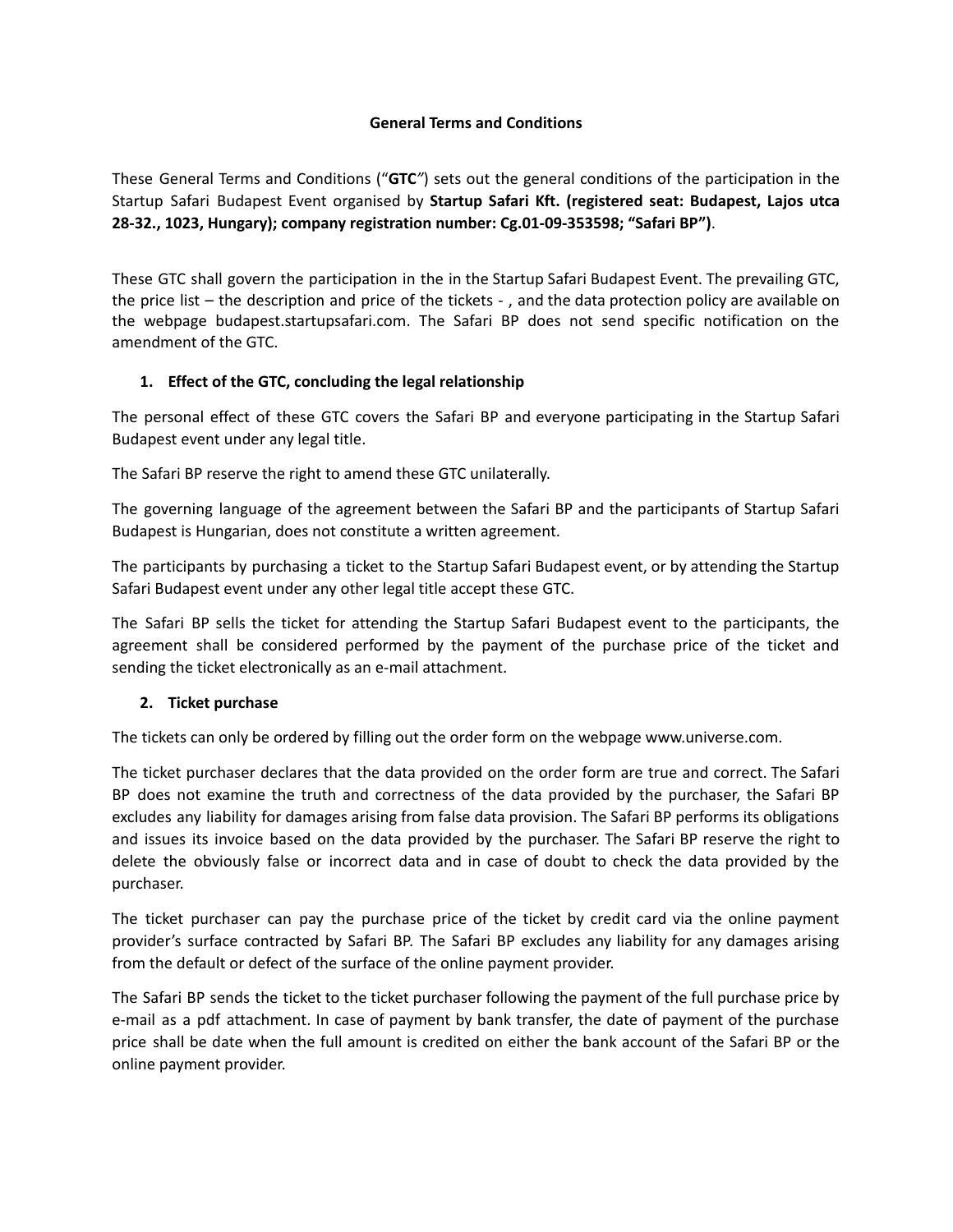If the provided e-mail address is incorrect, the Safari BP shall not be obliged to try to reach the ticket purchaser in other means in order to deliver the ticket. The ticket purchaser shall be solely liable for any damages arising from providing incorrect e-mail address, or the failure to deliver the e-mail for any reason, for example, deleted e-mail account or full inbox.

The ticket purchaser acknowledges that each ticket is issued by the participant's name, with individual identification, printing and reserving the ticket is the responsibility of the ticket purchaser. The ticket purchaser or any other participants shall keep their tickets until the end of their participation in the Startup Safari Budapest event.

The ticket purchaser and the other participants shall be solely liable for any damages arising from the loss, theft, incorrect printing, copying, multiple printing of the ticket.

The ticket purchaser is entitled to prove the ticket purchase via mobile phone during the participation in the Startup Safari Budapest event.

The Safari BP reserve the right to charge the administration fee for its online service as set out in the prevailing price list.

The ticket purchase can be cancelled without any consequence before the payment is made. Following the payment of the purchase price the ticket purchaser shall not be entitled to withdraw from the ticket purchase agreement in line with Article 29 (1) l.) of Government Decree 45/2014.

The Safari BP excludes the exchange, supplement of the ticket or reimburse the purchase price of the ticket in any other way. If the Startup Safari Budapest is cancelled for a reason attributable to the Safari BP the ticket purchaser and the participants can use their unused tickets in the following Startup Safari Budapest events of their choice.

If the Startup Safari Budapest is cancelled for a reason not attributable to the Safari BP, the Safari BP shall not be liable towards the ticket purchaser and the participants, and shall not be obliged to reimburse the purchase price of the ticket.

# 3. **Participation in Startup Safari Budapest**

Only the authorised persons, in the dedicated place and time shall be entitled to attend the events of the Startup Safari Budapest. The participants shall undergo the entrance procedure applied in the respective event.

By accepting these GTC, the participants acknowledge that if for any reason - in particular force majeure, medical condition, official action, etc. -, the on-site and online performance cannot be held, Safari BP may also perform legally by making the event available to participants by electronic means (eg online) in an other appointment. The participant is not entitled to a refund of the participation fee.

The participants of the Startup Safari Budapest shall comply with prevailing social customs and ethical rules and acknowledge the rules of participation as binding them.

The participants of Startup Safari Budapest shall refrain from any act, declaration that may infringe or endanger other persons' personal rights, life or health.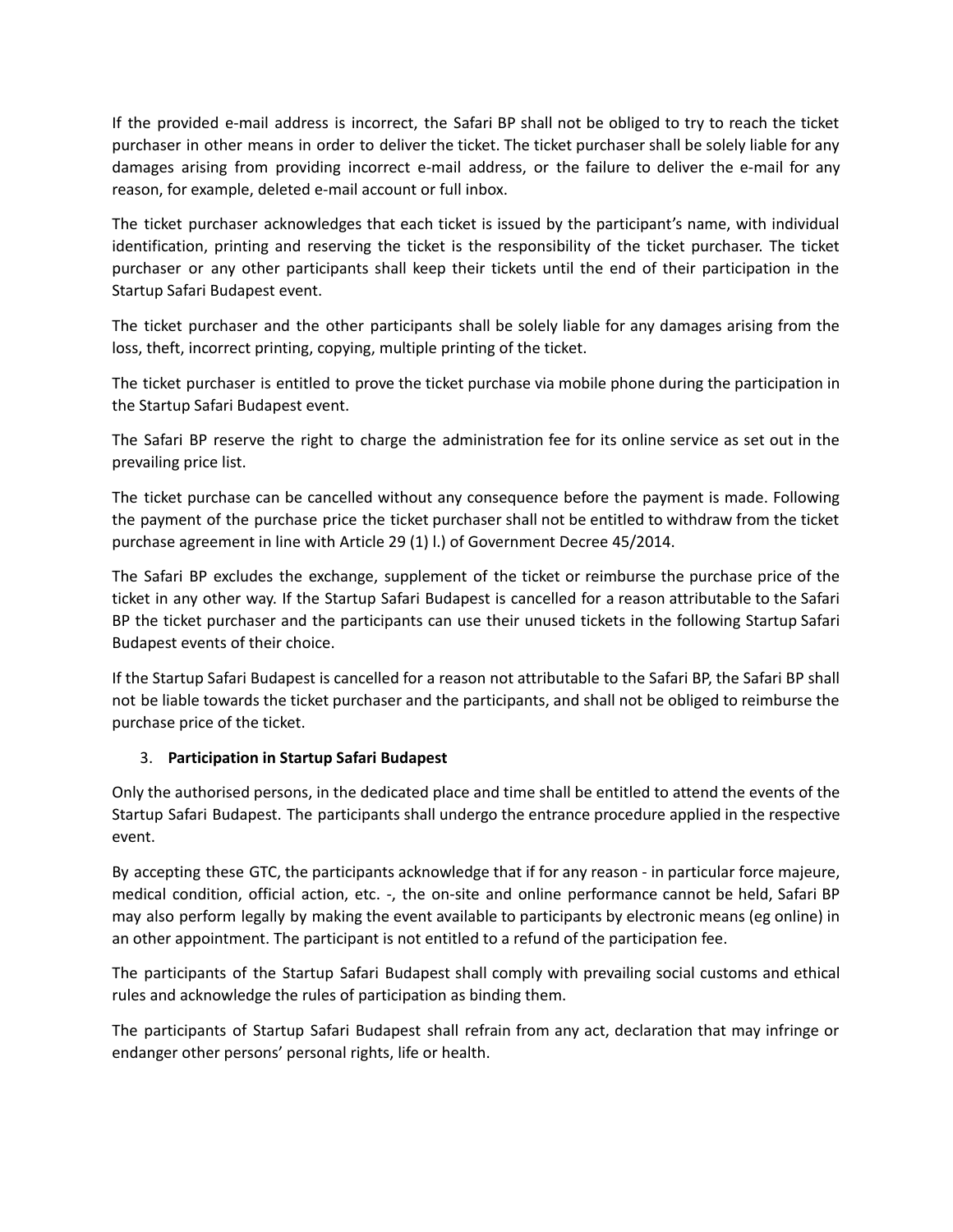Any business, commercial, political or marketing activity is forbidden without the prior written consent by the Safari BP.

The Safari BP determines the content and quantity of the events of the Startup Safari Budapest. The Safari BP seek to ensure the organisation of the events communicated before the Startup Safari Budapest, and in case of a cancellation of an event, the replacement thereof with another event. The Safari BP reserves the right to change the date, subject, and theme of the events. The Safari BP posts notification on the change of the webpage [https://budapest.startupsafari.com/](https://budapest.startupsafary.com/) and seek to notify the registered participants by e-mail. The Safari BP excludes any liability for costs or damages arising from such change.

The Safari BP shall only be liable for damages arising from wilful misconduct, life and health infringement, and excludes any liability for breach of agreement, save for the rights of the participants qualifying as consumers. The purchase price of the ticket is set with respect to such limitation of liability.

The participants of Startup Safari Budapest shall fully liable in both civil and criminal liability for any damages caused within or in connection to the Startup Safari Budapest, towards Safari BP and other participants and third parties.

The Safari BP excludes any liability for any damages caused by the unlawful act or omission of any participants of Startup Safari Budapest to another participant or a third person.

Safari BP informs the participants that the contractual partner providing the event venue will provide a depository at the event venue, where participants can place their valuables. Participants acknowledge that Safari BP shall not be liable for any damages in visitor items brought into the event (e.g., but not limited to, damage resulting from damage, loss, theft). Safari BP strongly urges participants not to leave their values unattended, to place the values in the vault.

The Safari BP shall not be liable for any damages incurring outside, on the way there or from the Startup Safari Budapest, such damages are outside the scope of the liability of Safari BP, Safari BP shall only be liable for the damages incurring in the place of the events of the Startup Safari Budapest, subject to the limitation set out in these GTC.

The Safari BP shall acquire unlimited and exclusive license of the videos' comments, commentator's ideas and proposals presented in connection or at the Startup Safari Budapest by any participant, Safari BP shall be entitled to use, utilise, amend, multiply, publish, distribute these videos for promotion purposes only without limitation, and without any additional payment obligation for such license.

By registering for the Startup Safari event, you agree that Safari BP that is may publish, publish, use, distribute and present in any media photos and video footages (whether currently known, want to be subsequently created) without spatial, temporal or any other limitation.

Participants are entitled to make audio and video recordings of the event venue, but they may only make video and audio recordings of performers and programs with the prior written permission of Safari BP.

The Safari BP excludes its liability for any comments of a participant infringing another participant's personal rights, or infringing public moral.